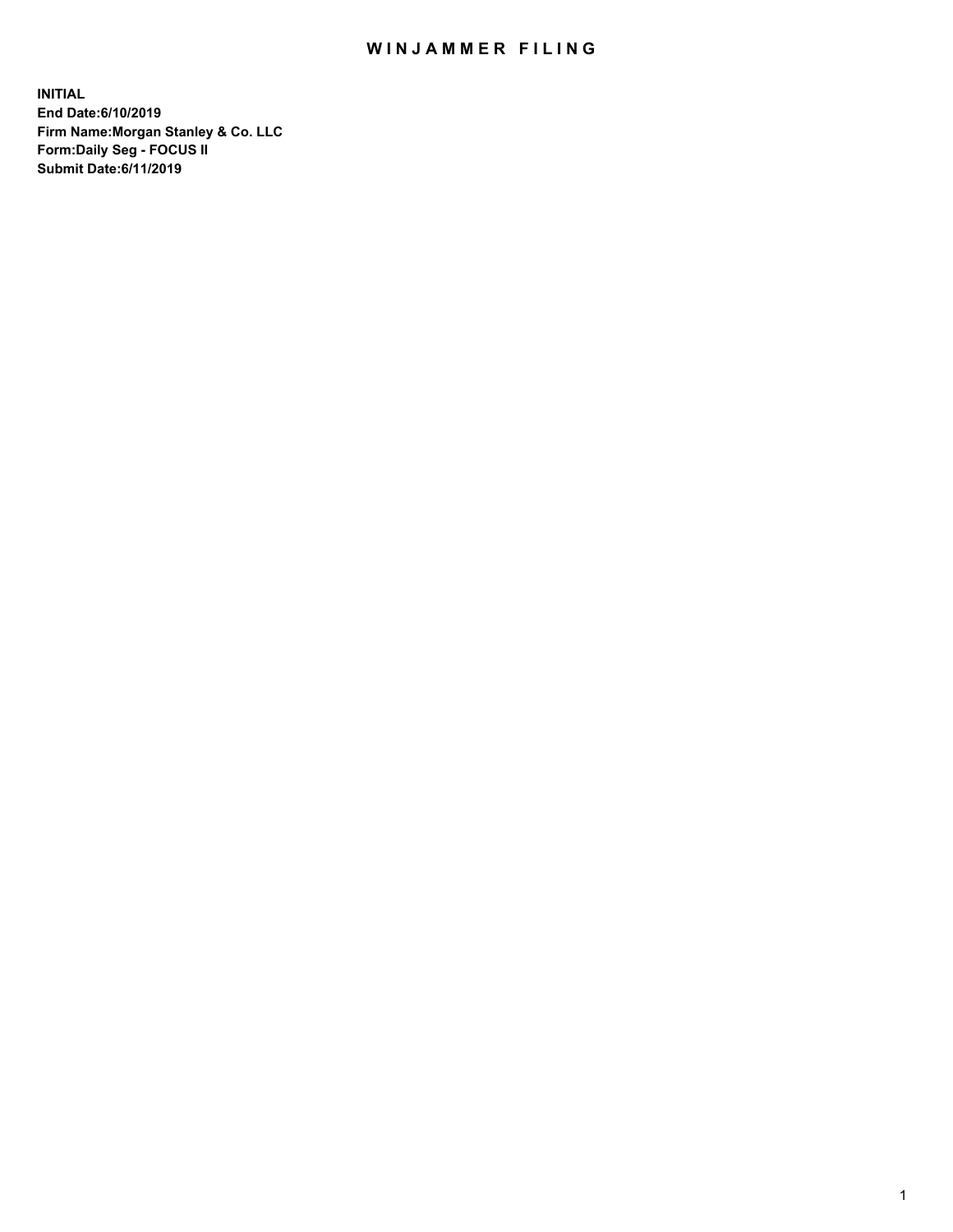**INITIAL End Date:6/10/2019 Firm Name:Morgan Stanley & Co. LLC Form:Daily Seg - FOCUS II Submit Date:6/11/2019 Daily Segregation - Cover Page**

| Name of Company                                                                                                                                                                                                                                                                                                               | Morgan Stanley & Co. LLC                                    |
|-------------------------------------------------------------------------------------------------------------------------------------------------------------------------------------------------------------------------------------------------------------------------------------------------------------------------------|-------------------------------------------------------------|
| <b>Contact Name</b>                                                                                                                                                                                                                                                                                                           | <b>Ikram Shah</b>                                           |
| <b>Contact Phone Number</b>                                                                                                                                                                                                                                                                                                   | 212-276-0963                                                |
| <b>Contact Email Address</b>                                                                                                                                                                                                                                                                                                  | Ikram.shah@morganstanley.com                                |
| FCM's Customer Segregated Funds Residual Interest Target (choose one):<br>a. Minimum dollar amount: ; or<br>b. Minimum percentage of customer segregated funds required:% ; or<br>c. Dollar amount range between: and; or<br>d. Percentage range of customer segregated funds required between:% and%.                        | 235,000,000<br><u>0</u><br><u>00</u><br>0 <sup>0</sup>      |
| FCM's Customer Secured Amount Funds Residual Interest Target (choose one):<br>a. Minimum dollar amount: ; or<br>b. Minimum percentage of customer secured funds required:%; or<br>c. Dollar amount range between: and; or<br>d. Percentage range of customer secured funds required between:% and%.                           | 140,000,000<br><u>0</u><br>0 <sub>0</sub><br>0 <sub>0</sub> |
| FCM's Cleared Swaps Customer Collateral Residual Interest Target (choose one):<br>a. Minimum dollar amount: ; or<br>b. Minimum percentage of cleared swaps customer collateral required:%; or<br>c. Dollar amount range between: and; or<br>d. Percentage range of cleared swaps customer collateral required between:% and%. | 92,000,000<br><u>0</u><br>0 Q<br>00                         |

Attach supporting documents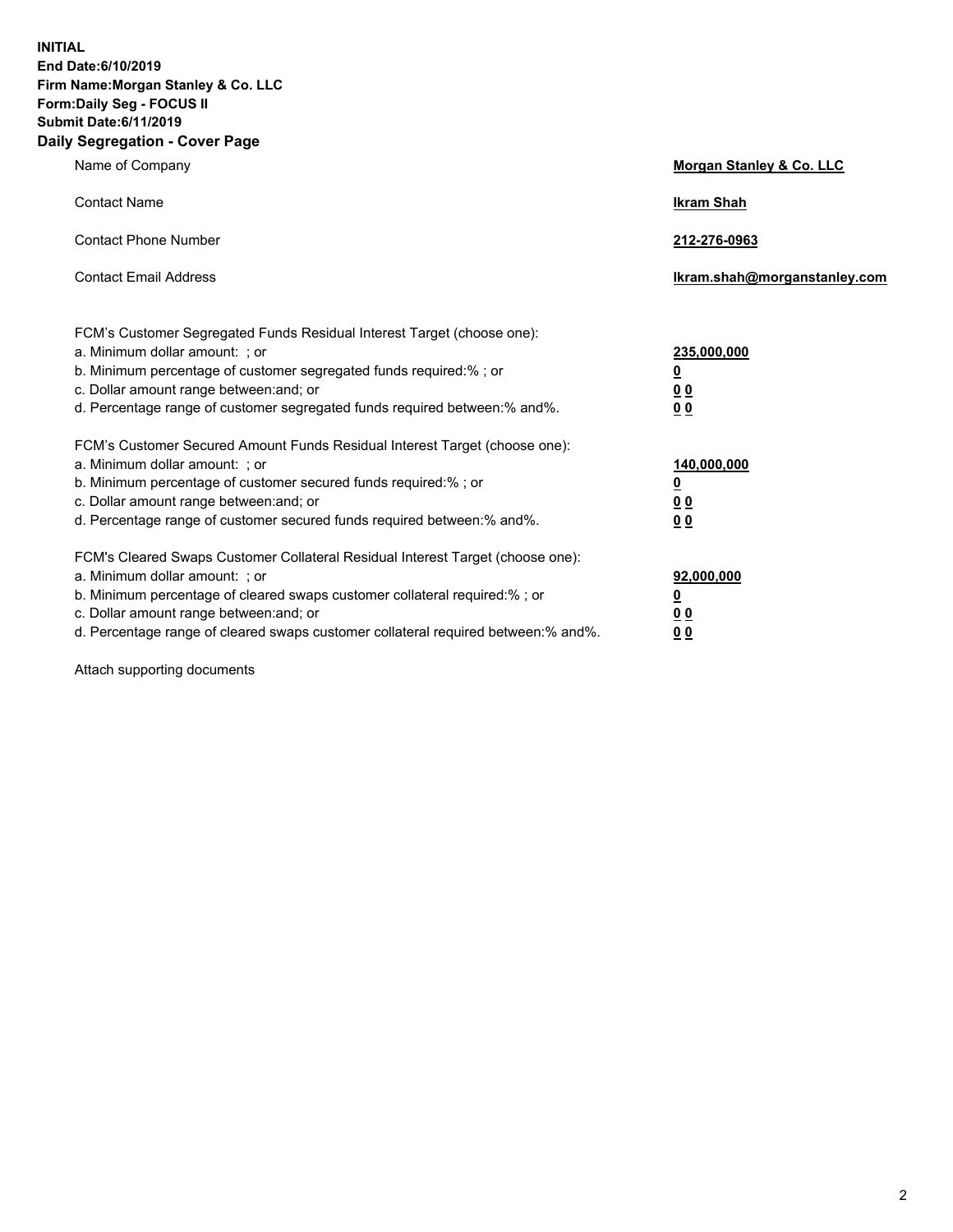## **INITIAL End Date:6/10/2019 Firm Name:Morgan Stanley & Co. LLC Form:Daily Seg - FOCUS II Submit Date:6/11/2019 Daily Segregation - Secured Amounts** Foreign Futures and Foreign Options Secured Amounts Amount required to be set aside pursuant to law, rule or regulation of a foreign government or a rule of a self-regulatory organization authorized thereunder 1. Net ledger balance - Foreign Futures and Foreign Option Trading - All Customers A. Cash **3,019,607,134** [7315] B. Securities (at market) **2,597,207,300** [7317] 2. Net unrealized profit (loss) in open futures contracts traded on a foreign board of trade **-137,623,852** [7325] 3. Exchange traded options a. Market value of open option contracts purchased on a foreign board of trade **17,035,495** [7335] b. Market value of open contracts granted (sold) on a foreign board of trade **-11,297,385** [7337] 4. Net equity (deficit) (add lines 1. 2. and 3.) **5,484,928,692** [7345] 5. Account liquidating to a deficit and account with a debit balances - gross amount **151,948,487** [7351] Less: amount offset by customer owned securities **-150,539,754** [7352] **1,408,733** 6. Amount required to be set aside as the secured amount - Net Liquidating Equity Method (add lines 4 and 5) 7. Greater of amount required to be set aside pursuant to foreign jurisdiction (above) or line 6. FUNDS DEPOSITED IN SEPARATE REGULATION 30.7 ACCOUNTS 1. Cash in banks A. Banks located in the United States **44,496,753** [7500] B. Other banks qualified under Regulation 30.7 **403,456,283** [7520] **447,953,036** 2. Securities A. In safekeeping with banks located in the United States **807,555,438** [7540] B. In safekeeping with other banks qualified under Regulation 30.7 **0** [7560] **807,555,438** [7570] 3. Equities with registered futures commission merchants A. Cash **4,674,492** [7580] B. Securities **0** [7590] C. Unrealized gain (loss) on open futures contracts **55,568** [7600] D. Value of long option contracts **0** [7610] E. Value of short option contracts **0** [7615] **4,730,060** [7620] 4. Amounts held by clearing organizations of foreign boards of trade A. Cash **0** [7640] B. Securities **0** [7650] C. Amount due to (from) clearing organization - daily variation **0** [7660] D. Value of long option contracts **0** [7670] E. Value of short option contracts **0** [7675] **0** [7680] 5. Amounts held by members of foreign boards of trade A. Cash **2,760,839,463** [7700] B. Securities **1,789,651,862** [7710] C. Unrealized gain (loss) on open futures contracts **-137,679,420** [7720] D. Value of long option contracts **17,035,495** [7730]

- E. Value of short option contracts **-11,297,385** [7735] **4,418,550,015**
- 6. Amounts with other depositories designated by a foreign board of trade **0** [7760]
- 7. Segregated funds on hand **0** [7765]
- 8. Total funds in separate section 30.7 accounts **5,678,788,549** [7770]
- 9. Excess (deficiency) Set Aside for Secured Amount (subtract line 7 Secured Statement Page 1 from Line 8)
- 10. Management Target Amount for Excess funds in separate section 30.7 accounts **140,000,000** [7780]
- 11. Excess (deficiency) funds in separate 30.7 accounts over (under) Management Target **52,451,124** [7785]

**0** [7305]

[7354] **5,486,337,425** [7355]

**5,486,337,425** [7360]

[7530]

[7740] **192,451,124** [7380]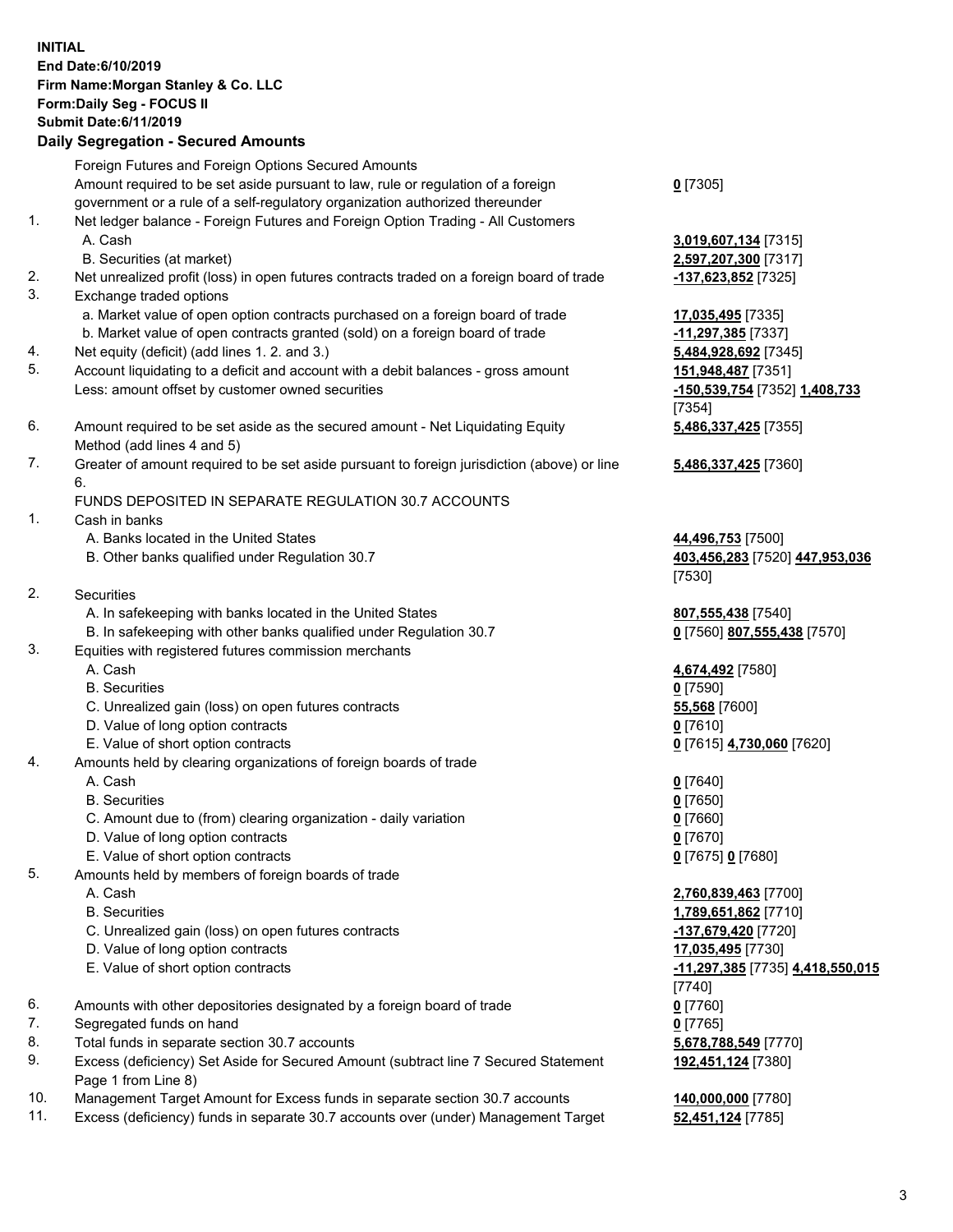**INITIAL End Date:6/10/2019 Firm Name:Morgan Stanley & Co. LLC Form:Daily Seg - FOCUS II Submit Date:6/11/2019 Daily Segregation - Segregation Statement** SEGREGATION REQUIREMENTS(Section 4d(2) of the CEAct) 1. Net ledger balance A. Cash **8,326,190,581** [7010] B. Securities (at market) **6,162,778,148** [7020] 2. Net unrealized profit (loss) in open futures contracts traded on a contract market **1,646,324,292** [7030] 3. Exchange traded options A. Add market value of open option contracts purchased on a contract market **482,101,261** [7032] B. Deduct market value of open option contracts granted (sold) on a contract market **-352,615,267** [7033] 4. Net equity (deficit) (add lines 1, 2 and 3) **16,264,779,015** [7040] 5. Accounts liquidating to a deficit and accounts with debit balances - gross amount **557,742,694** [7045] Less: amount offset by customer securities **-555,000,798** [7047] **2,741,896** [7050] 6. Amount required to be segregated (add lines 4 and 5) **16,267,520,911** [7060] FUNDS IN SEGREGATED ACCOUNTS 7. Deposited in segregated funds bank accounts A. Cash **4,118,261,823** [7070] B. Securities representing investments of customers' funds (at market) **0** [7080] C. Securities held for particular customers or option customers in lieu of cash (at market) **648,251,607** [7090] 8. Margins on deposit with derivatives clearing organizations of contract markets A. Cash **6,259,418,880** [7100] B. Securities representing investments of customers' funds (at market) **0** [7110] C. Securities held for particular customers or option customers in lieu of cash (at market) **5,514,526,541** [7120] 9. Net settlement from (to) derivatives clearing organizations of contract markets **-128,482,035** [7130] 10. Exchange traded options A. Value of open long option contracts **482,101,261** [7132] B. Value of open short option contracts **-352,615,267** [7133] 11. Net equities with other FCMs A. Net liquidating equity **10,365,729** [7140] B. Securities representing investments of customers' funds (at market) **0** [7160] C. Securities held for particular customers or option customers in lieu of cash (at market) **0** [7170] 12. Segregated funds on hand **0** [7150] 13. Total amount in segregation (add lines 7 through 12) **16,551,828,539** [7180] 14. Excess (deficiency) funds in segregation (subtract line 6 from line 13) **284,307,628** [7190] 15. Management Target Amount for Excess funds in segregation **235,000,000** [7194]

- 16. Excess (deficiency) funds in segregation over (under) Management Target Amount
	- Excess

**49,307,628** [7198]